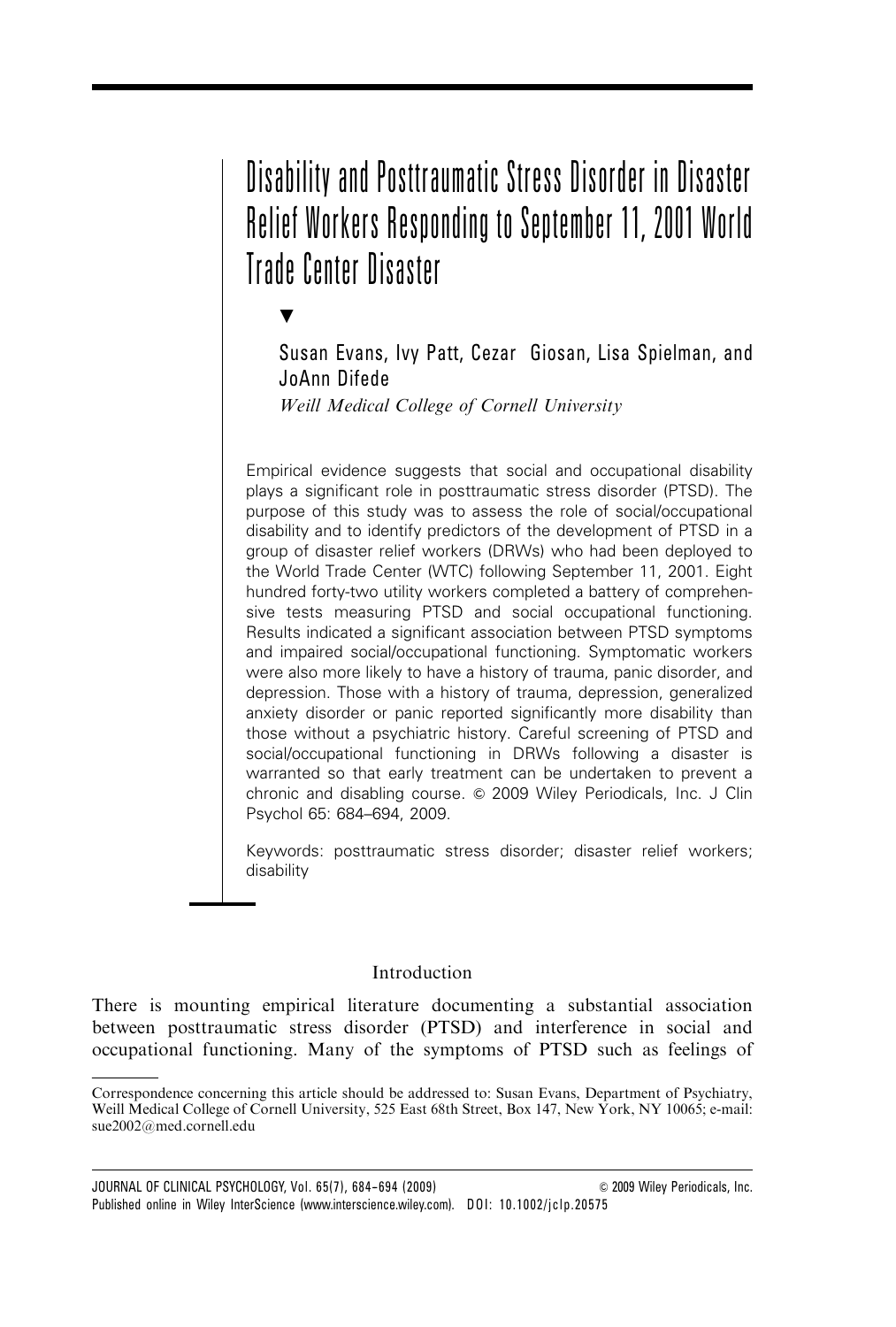detachment from others, restricted range of affect, and outbursts of anger may interfere with establishing and maintaining intimacy and commitment in relationships with others (Byrne & Riggs, 1996).

Several problems have been documented in interpersonal functioning in individuals with PTSD including social anxiety (Crowson, Frueh, Beidel, & Turner, 1998; Orsillo, Heimberg, Juster, & Garret, 1996); anger (Chemtob, Hamada, Roitblat, & Muraoka, 1994); sexual dysfunction (Letourneau, Schewe, & Frueh, 1997); unemployment, impulsive or violent behavior, family discord (Dowling, Moynihan, Genet, & Lewis, 2006; Jordan et al., 1992; Nezu & Carnevale, 1987); difficulties in interpersonal relationships (Norris et al., 2002; Palyo & Beck, 2005); and impairment in intimate relationships (Bolton et al., 2004).

Some of the core PTSD symptoms include concentration problems, sleep difficulties, and irritability, which all have the potential to negatively affect functioning at work. Difficulties in occupational functioning and job stress are documented across a number of studies (Breslau, Lucia, & Davis, 2004; Miller-Burke, 1998; Mitani, Fujita, Nakata, & Shirakawa, 2006; Norris et al., 2002).

In the immediate aftermath of September 11, 2001 (9/11), approximately 3,800 utility workers were deployed to the World Trade Center (WTC) site to respond to the need to shut off energy sources that were potentially feeding fires to lower Manhattan. Many of these Disaster Relief Workers (DRWs) undertook tasks that were life-threatening and were witness to horrifying images. Although there is converging evidence that DRWs are at risk for developing PTSD, the majority of DRWs exposed to traumatic events do not receive a PTSD diagnosis. Because prior trauma and psychiatric history have been shown to be among the most reliable premorbid predictors of PTSD in other populations (Brewin et al., 2000), the authors were particularly interested in examining what effect, if any, these factors may have on symptoms and functioning in this population of DRWs.

The purpose of this study was twofold: (a) to explore the relationship between PTSD and social/occupational functioning and, (b) to examine the association of history of trauma and psychiatric disorders and PTSD in a group of DRWs involved in the events of the 9/11 WTC disaster.

#### Method

#### Participants

Participants in this cross-sectional study were 842 utility workers deployed to the WTC in the immediate aftermath of the disaster on 9/11 and who participated in a larger study (Difede, Roberts, Jayasinghe, & Leck, 2005) examining the psychological sequelae of the event. Ninety-eight percent of the participants worked directly at the WTC site with 60% being present in the first week. These workers responded to the need to shut off energy sources potentially feeding fires, followed by restoring gas, steam, and electric power to lower Manhattan. Many undertook tasks that were life threatening and were witness to terrifying images including seeing people jumping and falling from the Towers, seeing people with significant injuries, observing grieving family members, and viewing body parts. Given their close proximity to ''the pile'' and the significant unstable conditions of the area in the first several weeks following the attack, many of these workers felt their lives to be in serious danger, and at times had to evacuate the area for safety.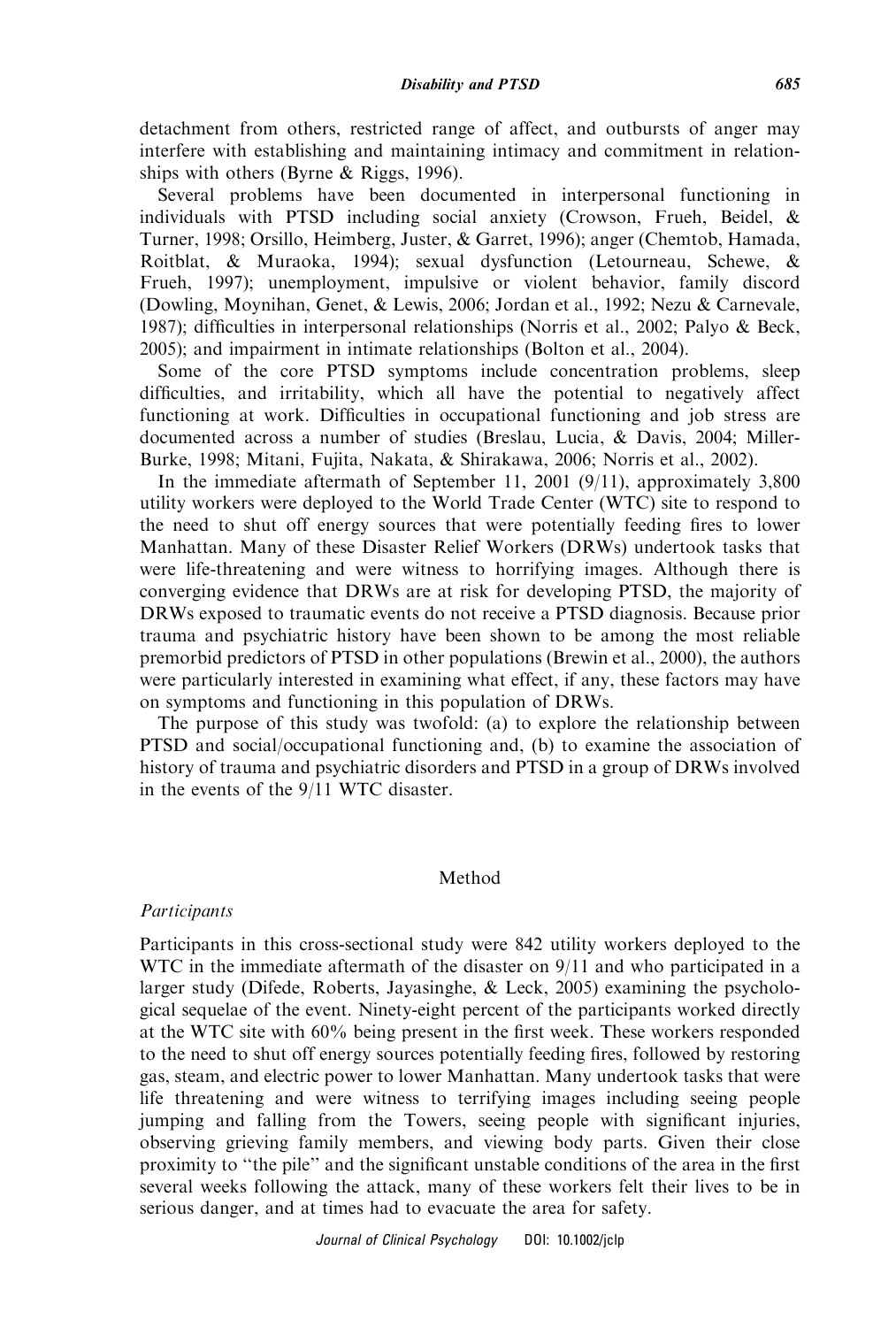### Procedure

The study was comprised of a comprehensive screening program consisting of a medical and psychological evaluation, which was conducted under the auspices of the company's occupational health department. All of the workers participated in the mandatory medical examination that included a voluntary psychiatric evaluation. The psychological evaluations were piggybacked onto annual fitnessfor-duty evaluations for all utility workers who were deployed to work at the WTC in the immediate aftermath of 9/11. The Institutional Review Board of Weill Cornell Medical College approved the review of medical records from the psychiatric screening for research purposes. The psychiatric component of the evaluation was strictly voluntary and completely confidential. The screening of social/occupational functioning was included in the psychological evaluation 17–27 months following the WTC disaster and provided the investigators a unique opportunity to explore the presence of PTSD, social and occupational disability, and factors related to their presence in this group of DRWs. The psychological evaluation included self-report measures and structured clinical interviews. The clinical interviews took approximately one hour to complete. The interviews were conducted by several doctoral level (postdoctoral) psychologists who were trained on the measures by seasoned clinical psychologists from an academic medical institution. Intraclass correlations of independent ratings by a psychologist with 10 years experience ranged from .98 to .99.

## Participant Demographics

Eight hundred forty-two workers completed the Sheehan Disability Scale (SDS; Sheehan, 1983) and the Clinician Administered PTSD Scale (CAPS; Blake et al., 1990, 1995), selected modules of the Structured Clinical Interview for the DSM-IV including major depressive disorder (MDD), generalized anxiety disorder (GAD), and panic disorder (PD). Overall, the group completing the SDS and CAPS consisted of primarily middle-aged, White, married men with the majority having at least a high school education (see Table 1).

#### Measures

Clinician-Administered PTSD Scale. The Clinician-Administered PTSD scale (CAPS; Blake et al., 1990, 1995) is a structured interview for PTSD that yields both a dichotomous (present/absent) diagnosis of PTSD and a continuous measure of PTSD severity. In this study, the index trauma was the September 11, 2001 World Trade Center Disaster. The CAPS assesses the frequency and intensity of each PTSD symptom on separate 5-point rating scales (0–4). Frequency and intensity may be summed for each item to yield a 9-point  $(0-8)$  severity rating, and severity ratings may be summed across items to yield severity scores for each of the three PTSD symptom clusters and for the full PTSD syndrome. A number of different scoring rules for the CAPS have been developed and evaluated (Weathers, Ruscio, & Keane, 1999). For this study we focused on the original scoring rule  $(F1/I2$  rule), whereby an item with a frequency score of 1 or higher and an intensity score of 2 or higher is counted as a symptom toward a PTSD diagnosis. We examined two variants of the F1/I2 rule. The first variant, which involved the criteria from the *Diagnostic and* Statistical Manual of Mental Disorders, Fourth Edition (DSM-IV; American Psychiatric Association, 1994), required that a participant meet all three symptom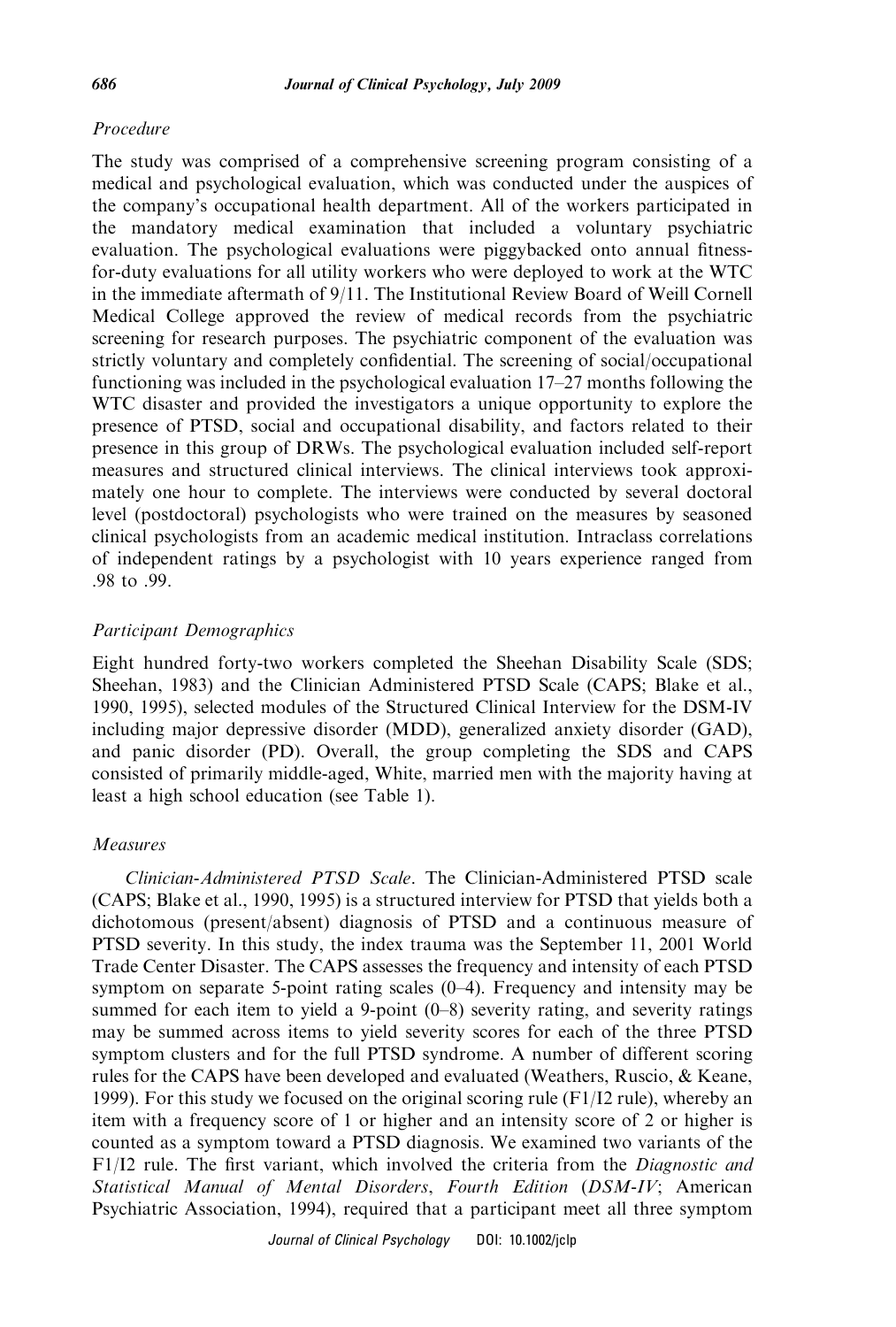Table 1 Characteristics of the Sample  $(n = 842)$ 

| Age, $M(SD)$             | 45.4(9.8) |
|--------------------------|-----------|
| Gender                   |           |
| Men                      | $95.6\%$  |
| Women                    | 4.4%      |
| Ethnicity                |           |
| African American         | $18.4\%$  |
| White                    | $64.1\%$  |
| Hispanic                 | $14.3\%$  |
| Asian                    | $.9\%$    |
| Other                    | $2.2\%$   |
| Education                |           |
| Some or no high school   | $1.9\%$   |
| High school graduate     | 42.8%     |
| Some college or training | 36.9%     |
| College graduate         | 12.9%     |
| More than college        | $5.6\%$   |
| Marital status           |           |
| Cohabitating             | 2.3%      |
| Separated or divorced    | $9.7\%$   |
| Married                  | 71.3%     |
| Widowed                  | $.5\%$    |
| Single                   | 16.3%     |

cluster criteria (Criteria B, C, and D). That is, participants were diagnosed with PTSD if they had at least one reexperiencing symptom (Criterion B), three avoidance and numbing symptoms (Criterion C), and two hyperarousal symptoms (Criterion D). The second variant, based on the work of Blanchard and colleagues (Blanchard et al., 1997), and referred to as subsyndromal, required that Criterion B be met, plus either Criterion C or Criterion D. Although the second variant is less stringent than the full DSM IV criteria, several studies have now documented that subsyndromal PTSD is associated with clinically significant impairment and predicts delayed-onset PTSD (Bryant & Harvey, 2002; Schutzwohl & Maercker, 1999); it has sound psychometric properties and is a widely accepted criterion measure of PTSD (Weathers, Keane, & Davidson, 2001). The CAPS demonstrated excellent internal consistency reliability within this sample (alpha  $= .85$ ).

Sheehan Disability Scale. The Sheehan Disability Scale (SDS; Sheehan, 1983) is a 10-point visual analogue scale that assesses disability across three domains: work, social life, and family life. The three items may be summed into a single dimensional measure of global functional impairment that ranges from 0 (unimpaired) to 30 (highly impaired). It is recommended that clinicians pay special attention to patients who score equal to or above 5 on any of these three scales (Leon, Olfson, Portera, Farber, & Sheehan, 1997). This scale has been widely used in psychopharmacology randomized controlled trials and has strong internal consistency ( $\alpha = 0.89$  for the three-item scale). The SDS demonstrated excellent internal consistency reliability within this sample ( $\alpha$  = .91). The SDS also has demonstrated construct validity (Leon et al., 1997) as well as criterion-related and discriminant validity (Leon, Shear, Portera, & Klerman, 1992).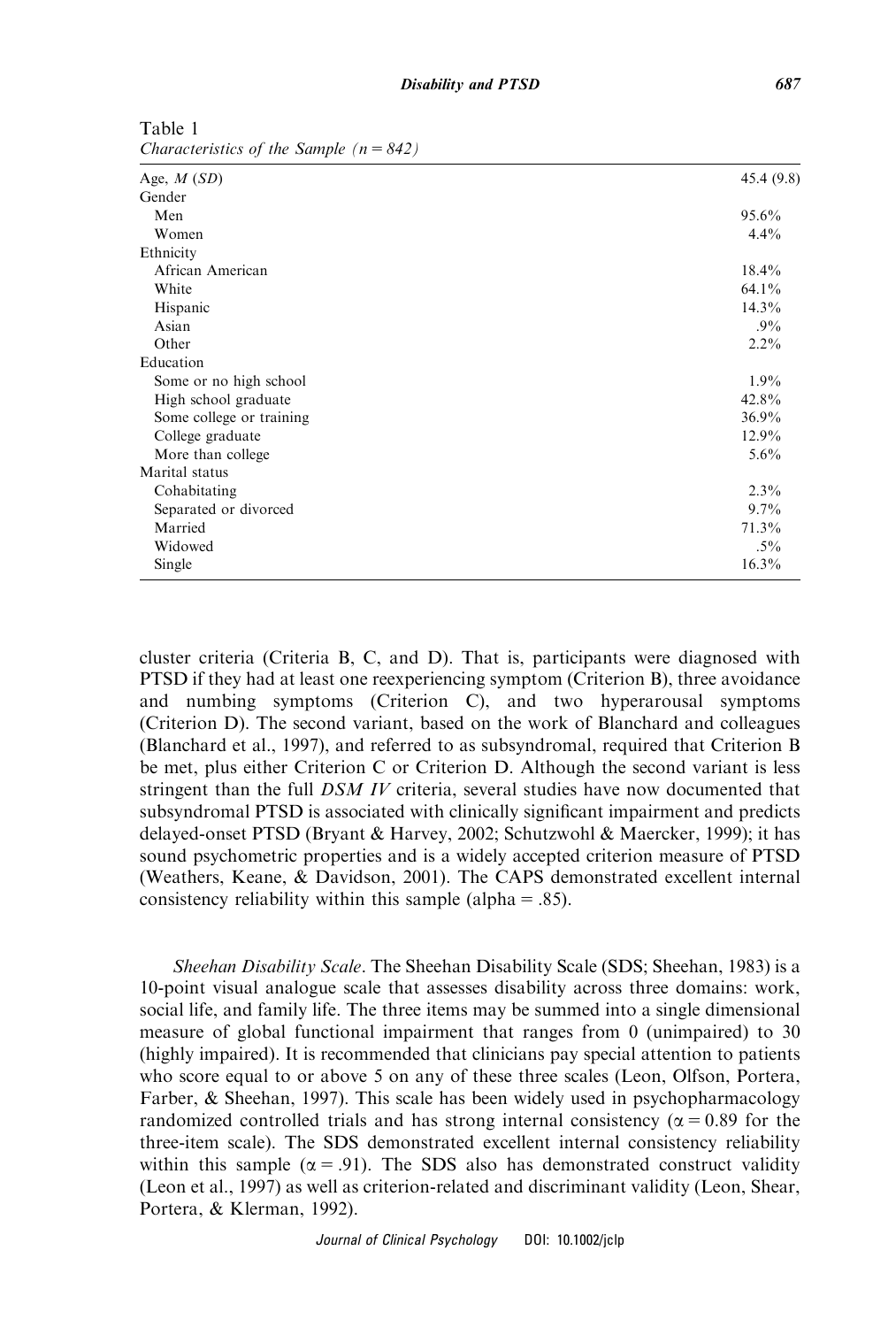Structured Clinical Interview for DSM-IV. The Structured Clinical Interview for DSM-IV (SCID; First, Spitzer, Gibbon, & Williams, 1995) is a semistructured diagnostic interview designed to determine major Axis I diagnoses according to the criteria set by the DSM IV. The SCID's psychometric properties have been well established (interrater reliability = .70–.94; test-retest reliability =  $\kappa$ .6 or above).

Trauma History Questionnaire. The Trauma History Questionnaire (THQ; Foa & Rothbaum, 1985) is a 13-item measure developed to document lifetime trauma history. The THQ was the foundation of the Standardized Assault Interview (Rothman, Foa, Riggs, Murdock, & Walsh, 1992), which demonstrates excellent interrater reliability. The THQ inquires if the participant has ever witnessed or experienced traumatic events such as natural disasters; accident/injury; sudden, lifethreatening illness; military combat; death of a friend/family member in an accident or by murder; sudden, unexpected death of a close family member; assault; childhood abuse; or coerced sexual contact. The THQ also has an Other category. For the purposes of the present study, a dichotomous variable (history of trauma yes/no) was used in the statistical analysis.

#### Statistical Methods

Means and standard deviations were computed for social/occupational functioning and PTSD symptomatology (continuous measure total CAPS severity score) for the total group and those with and without PTSD symptoms. An analysis of variance (ANOVA) and Kruskal-Wallis test were conducted between the three diagnostic groups (full criteria, subsyndromal, no PTSD) to determine whether there were significant differences between the groups on disability as measured by the SDS.

Pearson correlations were performed between the SDS and total CAPS score in subjects with symptoms of PTSD (full criteria and subsyndromal) to determine the strength of the relationships between disability and PTSD symptomatology. Chi square analyses were performed for each of the three PTSD groups (full criteria, subsyndromal, and no PTSD) with regard to a history of trauma, MDD, GAD, and PD to determine the associations between PTSD and other psychiatric history. Major depressive disorder, PD, and GAD were specifically examined because these were the most common comorbid diagnoses in this population.  $t$  Tests were conducted comparing subjects with trauma, MDD, GAD, and PD to those without prior trauma, MDD, GAD, and PD on the SDS. Finally, a multiple regression analysis was conducted to determine if the CAPS predicted disability as measured by the SDS after controlling for prior trauma and psychiatric history. With regard to the SDS, a Cronbach alpha was computed as a measure of internal consistency reliability, to confirm that the SDS is a reliable measure of disability.

### Results

#### Levels of Social/Occupational Functioning and PTSD Severity

Of the total group  $(n = 842)$ , 50 subjects met full criteria for PTSD (5.9%) and 49 subjects (5.8%) were rated as having subsyndromal PTSD. The full criteria and subsyndromal groups were mutually exclusive of each other. As seen in Table 2, the group with full PTSD displayed mild disability in the area of work, social and family life. The group with subsyndromal PTSD displayed minimal to mild disability in work, social and family life and moderate PTSD symptomatology. The group with no PTSD displayed none to minimal disability in work, social and family life.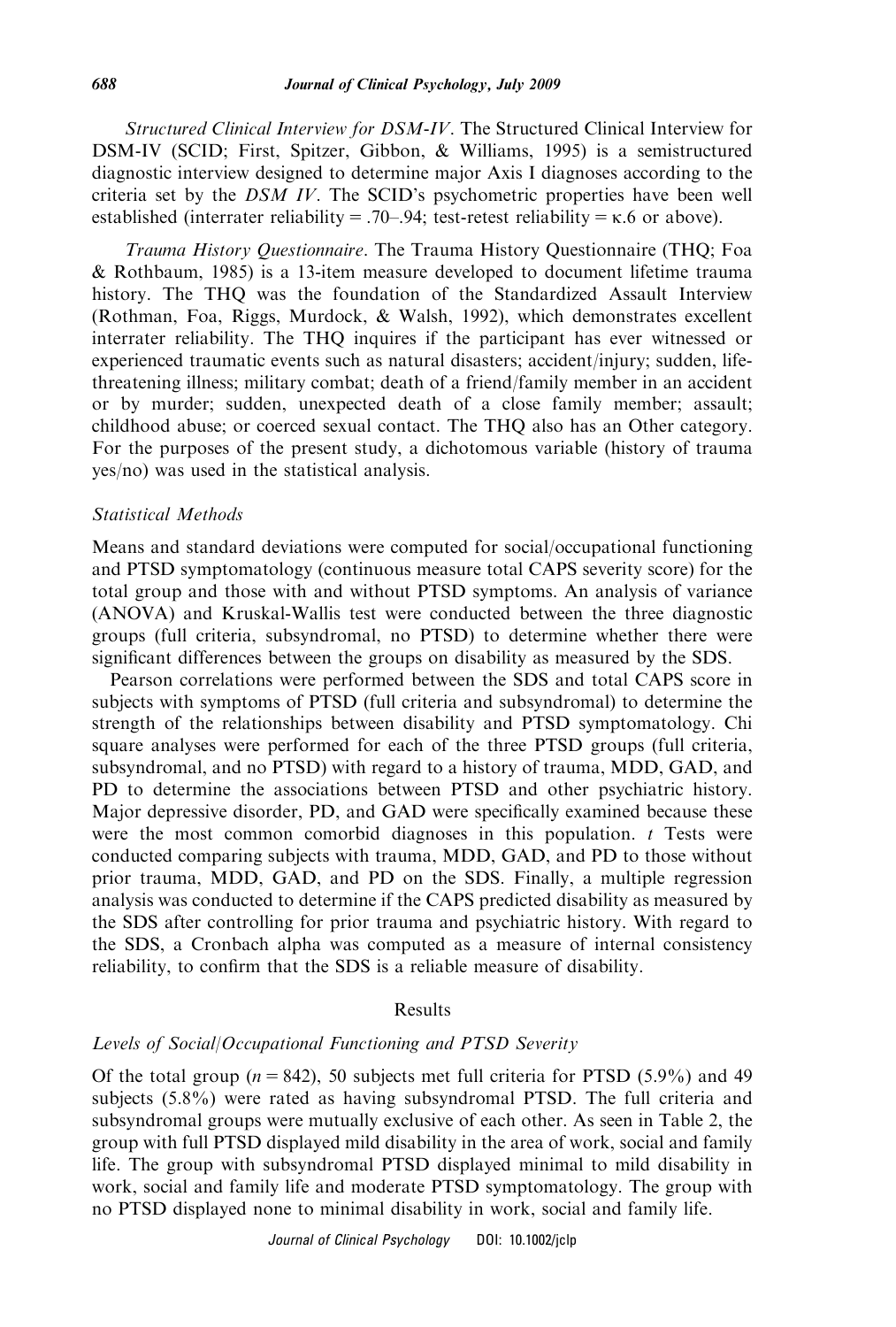|                              | <b>Full PTSD</b><br>$(n = 50)$ | Subsyndromal<br>$(n = 49)$ | No PTSD<br>$(n = 743)$ | Total sample<br>$(n = 842)$ |
|------------------------------|--------------------------------|----------------------------|------------------------|-----------------------------|
| SDS Total <sup>a</sup>       | 11.88(6.28)                    | 8.94 (8.15)                | 2.14(4.26)             | 3.16(5.51)                  |
| SDS Work <sup>b</sup>        | 3.10(2.30)                     | 2.70(2.70)                 | 0.62(1.40)             | 0.89(1.70)                  |
| SDS Social life <sup>c</sup> | 4.50(2.50)                     | 3.00(3.00)                 | 0.71(1.50)             | 1.09(2.00)                  |
| SDS Family life <sup>d</sup> | 4.30(2.80)                     | 3.30(3.00)                 | 0.82(1.70)             | 1.18(2.20)                  |
| <b>CAPS</b> Total            | 53.22 (14.66)                  | 31.82 (11.18)              | 6.33(7.27)             | 10.59 (14.72)               |

Table 2 Means and Standard Deviations for Social/Occupational Disability and PTSD Symptomatology

 $Note: SDS = Sheehan Disability Scale; CAPS = Clinician Administered PTSD Scale.$ 

 ${}^{a}F(2,839) = 138.09, p < .001.$ 

 ${}^{b}F(2,839) = 88.96, p < .001.$  ${}^{c}F(2,838) = 145.99, p < .001.$ 

 ${}^{d}F(2,839) = 108.35, p < .001.$ 

## Group Differences on Disability and PTSD Severity

Analysis of variance (ANOVA) revealed significant group differences between no PTSD, subsyndromal PTSD, and full PTSD on the SDS. Post hoc analysis revealed that the full PTSD group had significantly higher scores on the SDS than those in the subsyndromal group and no PTSD group and that those in the subsyndromal group had significantly higher scores than those who were negative for PTSD.

Although ANOVA is relatively robust to unbalanced designs, we were concerned that the magnitude of the sample size difference in group membership would bias the findings. To address this, we repeated the analysis using a nonparametric analogue of ANOVA, the Kruskal-Wallis Test. Patterns of findings were identical with full PTSD having significantly higher mean rank SDS scores compared to subsyndromal and no PTSD and subsyndromal PTSD having significantly higher mean rank SDS scores than the no PTSD group  $(p < .05)$ .

## Relationship Between Social/Occupational Functioning and PTSD Severity

A statistically significant positive correlation was shown between the CAPS total score and the SDS ( $r = .47$ ,  $p < .001$ ) in workers with PTSD symptoms (full criteria PTSD and subsyndromal PTSD) demonstrating an increase in social/occupational disability associated with increased PTSD severity.

## Prior Trauma and Psychiatric History

With regard to past trauma history, both the full and subsyndromal PTSD groups had rates of trauma at about 50% whereas the no PTSD group had a 37% rate of past trauma (see Table 3). Of note, the traumas endorsed on the THQ occurred prior to the 9/11 WTC disaster. With regard to past psychiatric history, the PTSD group showed higher rates of MDD, PD, and GAD than the subsyndromal group who showed higher levels than the no PTSD group. Chi squared analyses revealed significant associations between PTSD (Full, Subsyndromal, No) and a history of trauma and MDD indicating that individuals with PTSD were more likely to have had a history of trauma, MDD, and PD. A significant association was not found between PTSD and GAD.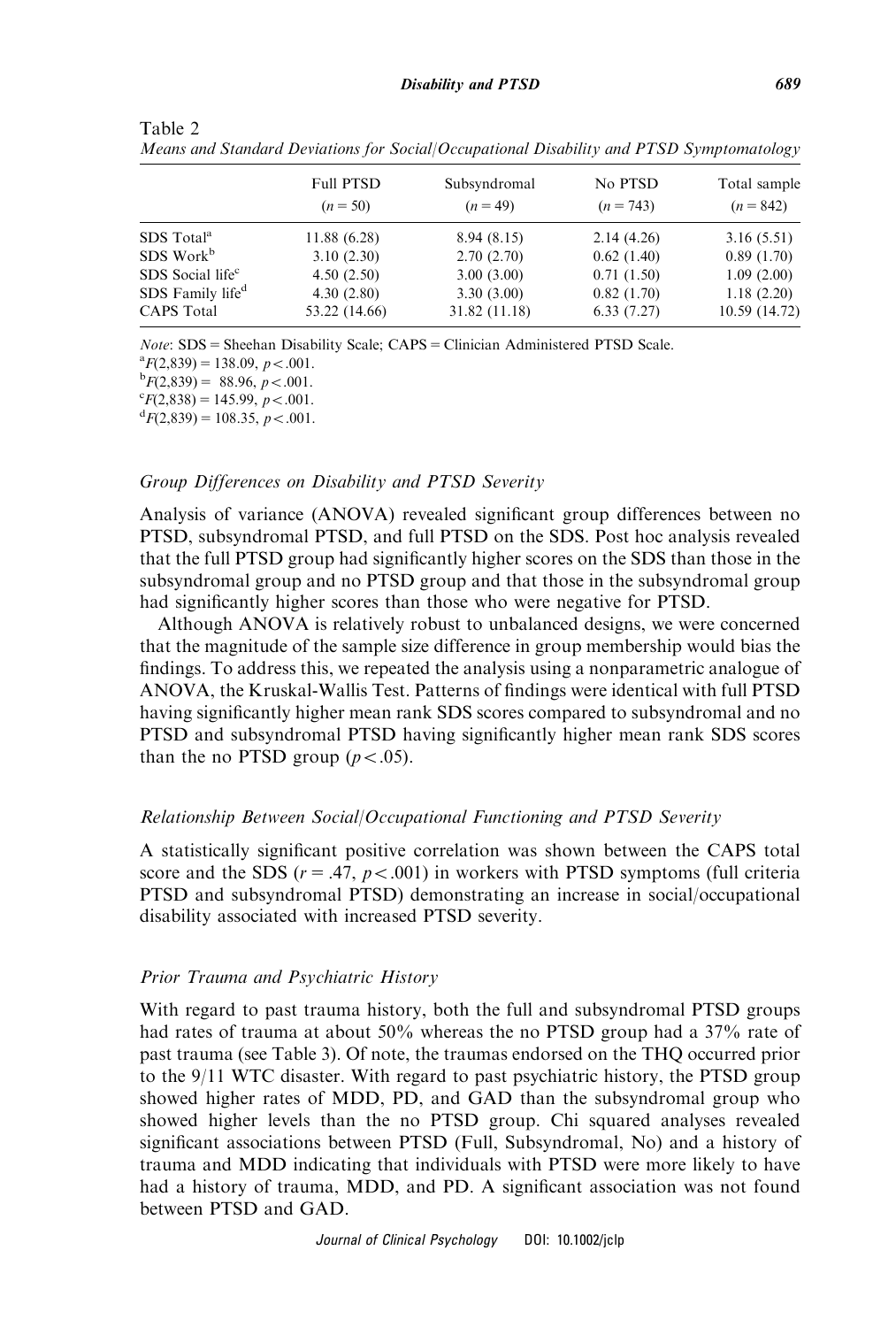|                     | <b>Full PTSD</b><br>$(n = 50)$ | Subsyndromal<br>$(n=49)$ | No PTSD<br>$(n = 743)$ | Total group<br>$(n = 842)$ |
|---------------------|--------------------------------|--------------------------|------------------------|----------------------------|
| GAD <sup>a</sup>    | $2.4\%$                        | $6.3\%$                  | $2.1\%$                | $2.3\%$                    |
| $PD^b$              | $29.5\%$                       | $6.3\%$                  | $4.1\%$                | $5.6\%$                    |
| MDD <sup>c</sup>    | $44.4\%$                       | $20.8\%$                 | $12.6\%$               | $15.1\%$                   |
| Trauma <sup>d</sup> | 54.3%                          | 55.1%                    | $36.7\%$               | $39.0\%$                   |

Table 3 Group Rates of Trauma and Psychiatric History

*Note*: GAD = Generalized anxiety disorder; PD = panic disorder; MDD = major depressive disorder.  ${}_{\text{b}}^{\text{a}} \chi^2(3) = 6.4$ , ns.<br> ${}_{\text{b}}^{\text{b}} \chi^2(3) = 50.21$ 

 $^{\text{b}}\chi^2(3) = 50.21, p < .001.$ <br> $^{\text{c}}\chi^2(3) = 46.54, p < .001.$ 

 ${}^{\circ}\chi^2(3) = 46.54, p < .001.$ <br> ${}^{\circ}\chi^2(3) = 13.05, p < .05$ 

 $\chi^2(3) = 13.05, p < .05.$ 

Table 4 t Tests for History of Trauma, MDD, GAD, and PD on the SDS (Ms, SDs)

|            | Present SDS<br>Yes | Absent SDS<br>No | t Test $(df)$         | <i>p</i> Value      |
|------------|--------------------|------------------|-----------------------|---------------------|
| Trauma     | 4.0(6.0)           | 2.6(5.0)         | $-3.5973(635.43874)$  | .00035 < .001       |
| MDD        | 6.8(7.5)           | 2.6(4.9)         | $-6.01(144.63832)$    | $.000000015$ < 0.01 |
| <b>PD</b>  | 7.2(7.3)           | 3.0(5.4)         | $-3.885.11(49.00831)$ | .00031 < .001       |
| <b>GAD</b> | 6.4(8.1)           | 3.1(5.4)         | $-1.742.54(18.38825)$ | $-.0991$            |

*Note*: MDD = Major depressive disorder; GAD = generalized anxiety disorder; PD = panic disorder; SDS 5 Sheehan Disability Scale. Levene tests were significant for all tests, therefore, reported results are adjusted for unequal variances. Exact  $p$  values are presented to illustrate level of significance after Bonferonni correction, which resulted in a  $p$ -value threshold of .0125. Bolded  $p$  values denote significance.

As shown in Table 4, results from  $t$  test analyses reveal that workers with trauma histories, MDD and PD reported significantly more disability than those without; this was not the case for history of GAD. To compensate for the multiple comparisons used in these tests, the critical  $p$  value was Bonferroni adjusted to  $p<0.0125$ . Levene tests were significant indicating unequal variances between the groups; adjusted ts and dfs are reported.

## PTSD Severity as Predictor of Disability

Multiple regression analysis was used to determine if PTSD severity predicts disability. Trauma, past PD and MDD, and current PD and MDD were entered into the regression model first in order to control for their effects. Total CAPS score was entered on the last step to examine the effect of PTSD symptomatology on disability over and above the other factors. Results indicate that PTSD severity significantly predicted disability after controlling for past and current psychiatric disability (including generalized MDD and PD), and trauma history, accounting for just over 17% of the variance (see Table 5).

#### Discussion

A number of interesting findings emerged from this study. Approximately 12% of DRWs examined had substantial symptoms of PTSD. The rate of significant PTSD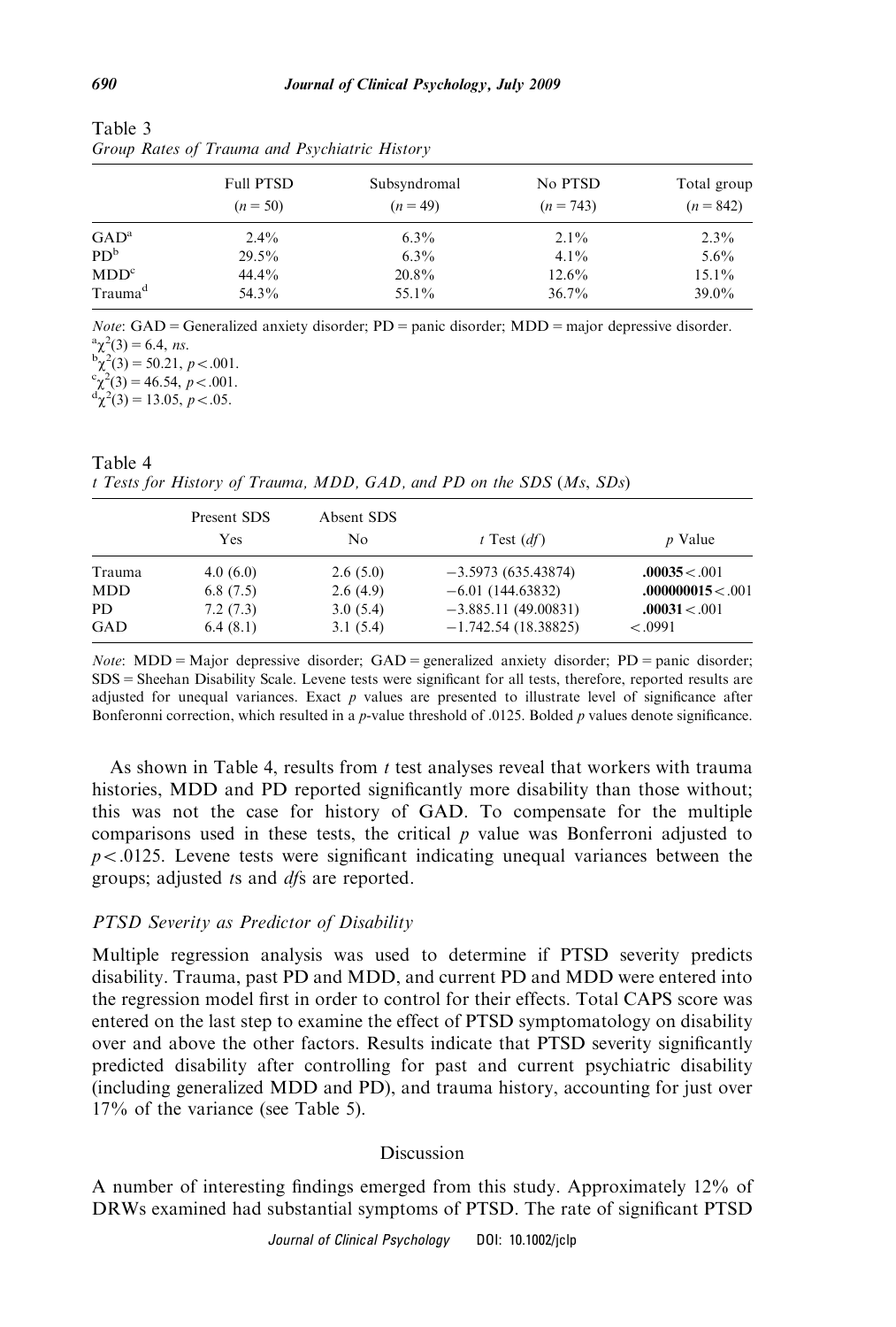| Predictor | Variable                         | Cumulative $R^2$ | $\overline{F}$ | df  | $\beta$ | $\boldsymbol{t}$ |
|-----------|----------------------------------|------------------|----------------|-----|---------|------------------|
| Step 1    |                                  | .019             | $14.5***$      | 768 |         |                  |
|           | Trauma                           |                  |                |     | .136    | $3.8***$         |
| Step 2    |                                  | 0.88             | $18.4***$      | 768 |         |                  |
|           | Trauma                           |                  |                |     | .13     | $3.69***$        |
|           | Past PD                          |                  |                |     | .093    | $2.6*$           |
|           | Past MDD                         |                  |                |     | .214    | $5.9***$         |
|           | Past GAD                         |                  |                |     | .03     | .84              |
| Step 3    |                                  | .214             | 29.68**        | 768 |         |                  |
|           | Trauma                           |                  |                |     | .08     | $2.53*$          |
|           | Past PD                          |                  |                |     | .06     | 1.84             |
|           | Past MDD                         |                  |                |     | .16     | $4.47**$         |
|           | Past GAD                         |                  |                |     | $-.04$  | $-1.09$          |
|           | Current PD                       |                  |                |     | .06     | 1.83             |
|           | Current MDD                      |                  |                |     | .336    | $10.08**$        |
|           | Current GAD                      |                  |                |     | .101    | $2.6*$           |
| Step 4    |                                  | .388             | $60.28***$     | 768 | .03     | 1.12             |
|           | Trauma                           |                  |                |     | $-.007$ | $-2.31$          |
|           | Past PD                          |                  |                |     | .10     | $3.36*$          |
|           | Past MDD                         |                  |                |     | .002    | .06              |
|           | Past GAD                         |                  |                |     | .036    | 1.17             |
|           | Current PD                       |                  |                |     | .136    | $4.17***$        |
|           | Current MDD                      |                  |                |     | .06     | 1.61             |
|           | Current GAD<br><b>CAPS</b> Total |                  |                |     | .490    | $14.7***$        |

Regression of Posttraumatic Stress Disorder Severity (CAPS total on Disability [SDS])

Table 5

*Note:* GAD = Generalized anxiety disorder; PD = panic disorder; MDD = major depressive disorder; CAPS = Clinician Administered PTSD Scale; SDS = Sheehan Disability Scale.  $p < 0.01$ .  $* p < 0.01$ .

symptoms in this sample is consistent with what has been documented in the literature related to disaster relief workers worldwide (Marmar et al., 1999). It is also similar to the 12.4% prevalence rate among rescue and recovery workers following the September 11, 2001 WTC disaster (Perrin et al., 2007). Kessler, Sonnega, Bromer, Hughes, and Nelson (1995) report rates ranging from 11–48% of traumaexposed individuals who develop PTSD in the general population. This study and others cited in this report show DRWs falling on the low end of the percentage range of individuals developing PTSD following exposure to a traumatic event. One explanation for this finding may be related to the fact that DRWs are a self-selected group who are involved in high-risk duties and may therefore be expected to display resilience in the event of disaster. Resilience may be related to working towards a common goal that contributes to a sense of personal meaning and value. It is important to note that although DRWs may demonstrate mental and emotional resilience, they may react intensely afterwards (Young et al., 1998).

In terms of social and occupational disability, the symptomatic group of workers had mild levels of social/occupational disability, which was significantly greater than the asymptomatic group. These results are consistent with preexisting research that suggests that PTSD can have a negative impact on social and occupational functioning. However, these findings are unique in that they explore the relationship between PTSD and disability in disaster workers.

Of noteworthy significance, workers with PTSD who had a previous trauma and psychiatric illness were at a greater risk for impairment in their social and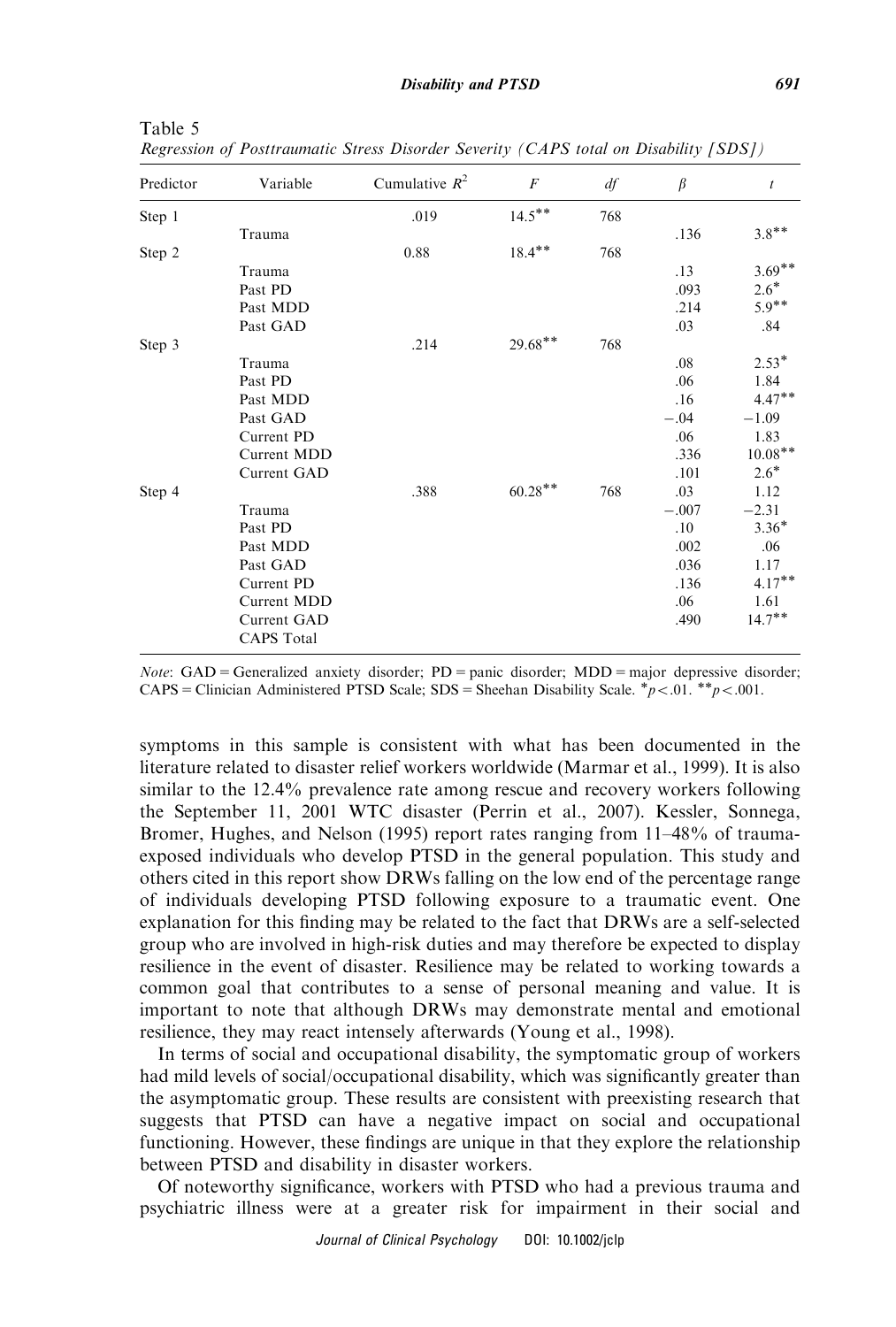occupational roles. For clinical psychologists who evaluate and treat patients with PTSD, this finding underscores the importance of eliciting a thorough history of prior trauma and psychiatric illness.

Another finding from the present study provides support for the utility of the Sheehan Disability Scale (SDS) as a measure of social and occupational functioning outside of a clinical population and suggests that the SDS has high internal consistency reliability. A limitation, however, to the current study is the SDS was the only measure used to assess social and occupational functioning. Another limitation is the THQ, though brief and inclusive of major trauma categories, comes from unpublished work; therefore, the findings related to trauma history in this study should be cautiously interpreted.

Other limitations, apart from the obvious sampling restrictions to disaster relief workers, include the cross-sectional nature of the methodology. These results may not generalize to other populations and due to the cross-sectional approach, causal relationships cannot be inferred. Longitudinal studies examining social and occupational disability in DRWs exposed to traumatic events would be helpful to identify the course of disability and symptoms over time.

Beyond screening for the presence of occupational and social functioning in workers exposed to traumatic events, future studies are needed to examine treatments aimed at preventing the chronic maintenance of symptoms and disability and restoring optimal functioning in interpersonal relationships and work effectiveness. For example, Tiet et al. (2006) found ''approach coping'' significantly predicted better family and social functioning in individuals with PTSD. Approach coping includes actively confronting difficult situations, focusing on positive aspects of a situation and working hard to problem solve. Studies examining the effectiveness of such skills would be most useful. Additionally, further research examining the relationship between PTSD and occupational functioning in DRWs following other disasters (e.g., Katrina, the Tsunami) are warranted to determine if there is consistency with the current findings of DRWs following the events of 9/11.

#### References

- American Psychiatric Association. (1994). Diagnostic and statistical manual of mental disorders (4th ed.). Washington, DC: Author.
- Blake, D.D., Weathers, F.W., Nagy, L.M., Kaloupeck, D.G., Gusman, F.D., Charney, D.S., et al. (1995). The development of a Clinician Administered PTSD scale. Journal of Traumatic Stress, 8(1), 75–90.
- Blake, D.D., Weathers, F.W., Nagy, L.M., Kaloupek, D.G., Klauminzer, G., Charney, D.S., et al. (1990). A clinician rating scale for assessing current and lifetime PTSD: The CAPS-I. The Behavior Therapist, 13, 187–188.
- Blanchard, E.B., Hickling, E.S., Forneris, C.A., Taylor, A.E., Buckley, T.C., Loos, W.R., et al. (1997). Prediction of remission of acute posttraumatic stress disorder in motor vehicle accident victims. Journal of Traumatic Stress, 10(2), 215–234.
- Bolton, D., Hill, J., O'Ryan, D., Udwin, O., Boyle, S., & Yule, W. (2004). Long-term effects of psychological trauma on psychosocial functioning. Journal of Child Psychology and Psychiatry, 45(5), 1007–1014.
- Breslau, N., Lucia, V.C., & Davis, G.C. (2004). Partial PTSD versus full PTSD: An empirical examination of associated impairment. Psychological Medicine, 34, 1205–1214.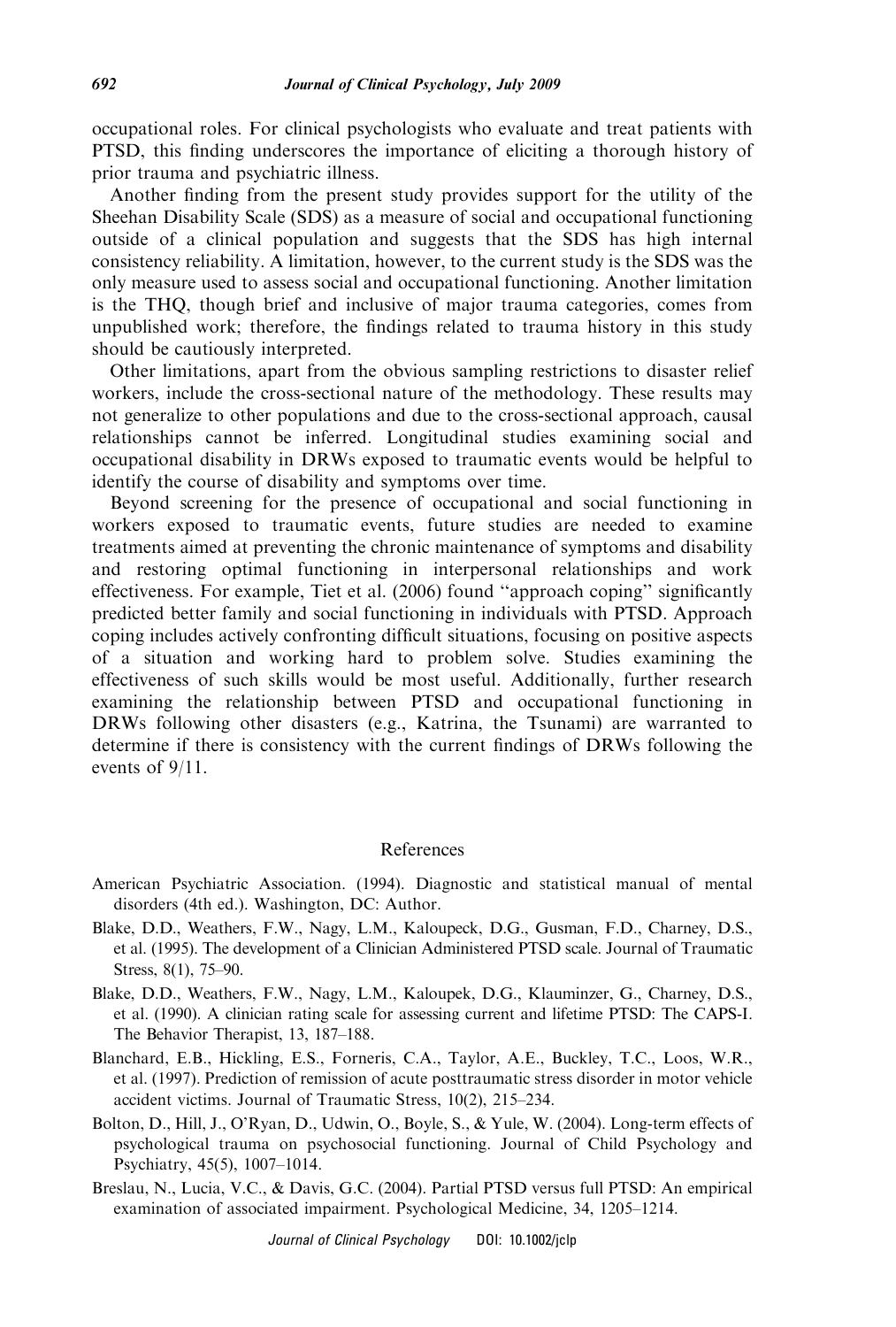- Brewin, C.R., Andrews, B., & Valentine, J.D. (2000). Meta-analysis of risk factors for posttraumatic stress disorder in trauma-exposed adults. Journal of Consulting and Clinical Psychology, 65(5), 748–766.
- Bryant, R.A., & Harvey, A.G. (2002). Delayed-onset posttraumatic stress disorder: A prospective evaluation. Australian and New Zealand Journal of Psychiatry, 36, 205–209.
- Byrne, C.A., & Riggs, D.S. (1996). The cycle of trauma: Relationship aggression in male Vietnam veterans with symptoms of post-traumatic stress disorder. Violence and Victims, 11, 213–225.
- Chemtob, C., Hamada, R.S., Roitblat, H.L., & Muraoka, M.Y. (1994). Anger, impulsivity, and anger control in combat-related posttraumatic stress disorder. Journal of Consulting and Clinical Psychology, 62(4), 827–832.
- Crowson, J.J., Frueh, B.C., Beidel, D.C., & Turner, S.M. (1998). Self-reported symptoms of social anxiety in a sample of combat veterans with PTSD. Journal of Anxiety Disorders, 12, 605–612.
- Difede, J., Roberts, J., Jayasinghe, N., Leck, P. 2005. Evaluation and treatment of emergency services personnel following the World Trade Center attack. In Y. Neria, R. Gross, R. Marshall, & E. Susser (Eds.), September 11, 2001: Treatment, research and public health. New York: Cambridge University Press.
- Dowling, F.G., Moynihan, G., Genet, B., & Lewis, J. (2006). A peer-based assistance program for officers with the New York City Police Department: Report on the effects of Sept. 11, 2001. American Journal of Psychiatry, 163, 151–153.
- First, M.B., Spitzer, R.L., Gibbon, M., & Williams, J.B.W. (1995). Structured Clinical Interview for DSM-IV Axis I Disorders-Non-Patient Edition (SCID-N/P Version 2.0). New York: New York State Psychiatric Institute, Department of Biometrics Research.
- Foa, E., & Rothbaum, B. (1985). The Standardized Assault Interview. Unpublished interview, Department of Psychiatry, Medical College of Pennsylvania at Eastern Psychiatric Institute, Philadelphia, PA.
- Jordan, B.K., Marmar, C.R., Fairbank, J.A., Schlenger, W.E., Kulka, R.A., Hough, R.L., et al. (1992). Problems in families of Vietnam veterans with post-traumatic stress disorder. Journal of Clinical and Consulting Psychology, 60, 916–926.
- Kessler, R.C., Sonnega, A., Bromer, E., Hughes, M., & Nelson, C.B. (1995). Post-traumatic stress disorder in the national co-morbidity survey. Archives of General Psychiatry, 52, 1048–1060.
- Leon, A.C., Olfson, M., Portera, L., Farber, L., & Sheehan, D. (1997). Assessing psychiatric impairment in primary care with the Sheehan Disabililty Scale. International Journal of Psychiatry in Medicine, 27(2), 93–105.
- Leon, A.C., Shear, M.K., Portera, L., & Klerman, G.L. (1992). Assessing impairment in patients with panic disorder: The Sheehan Disability Scale. Social Psychiatry & Psychiatric Epidmemiology, 27, 78–82.
- Letourneau, E.J., Schewe, P., & Frueh, B.C. (1997). Preliminary evaluation of sexual problems of combat veterans with PTSD. Journal of Traumatic Stress, 10, 125–132.
- Marmar, C.R., Weiss, D.S., Metzler, R.J., Delucchi, K.L., Best, S.R., & Wentworth, K.A. (1999). Longitudinal course and predictors of continuing distress following critical incident exposure in emergency services personnel. Journal of Nervous & Mental Disease, 187, 15–22.
- Miller-Burke, J. (1998). The impact of traumatic events and organizational response. Dissertation Abstracts International. Section B: The Sciences and Engineering, 58(9-B), 5166.
- Mitani, S., Fujita, M., Nakata, K., & Shirakawa, T. (2006). Impact of post-traumatic stress disorder and job-related stress on burnout: A study of fire service workers. Journal of Emergency Medicine, 31(1), 7–11.